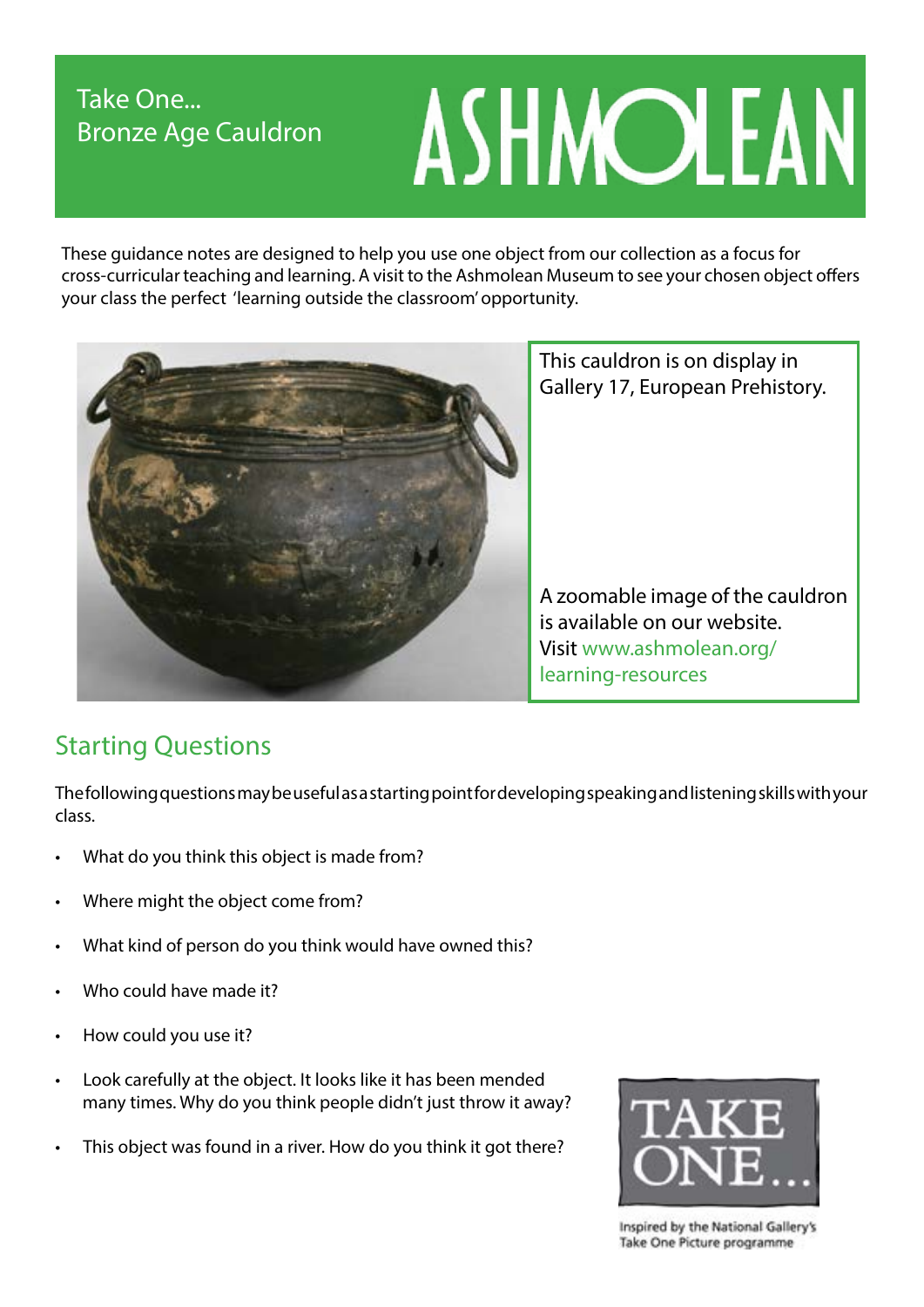# Background Information

# The Object

Bronze Age Cauldron from Shipton-on-Cherwell.

This large bronze cauldron was found by swimmers in 1928 in the River Cherwell at Shipton-on-Cherwell, Oxfordshire. It is one of the earliest Late Bronze Age cauldrons known in Britain, and dates from about 1100- 1000 BC.

It is of a type known as 'Atlantic cauldrons' that are found in areas along the Atlantic coasts of Europe: Britain, Ireland, France and Iberia. This cauldron was probably made in England, but most later examples were made in Ireland and traded along the sea coasts.

The cauldron is made by a highly skilled metalworker. It is made from three sheets of bronze: two rectangular pieces have been joined together in a ring to form the body, with a bowl-shaped circular piece riveted to one side to form the base and the other side reinforced to form the rim and neck. The two handles would make it easier to carry or to hang the cauldron over a fire.

The cauldron has been mended by adding another sheet of bronze. The repair doesn't seem to have been made by such a skilled craftsman. Cauldrons are often found repaired in this way and their bases must have been vulnerable to damage - perhaps due to the way they were used or heated. There are quite a few more patched-up areas on the cauldron suggesting that the people who owned it wanted to make it last as long as possible.

Large cauldrons like this are assumed to have been ceremonial cooking vessels, probably used for communal feasting. These events would have been really important for unifying communities and for providing prestige to the people holding the feast. It is likely that people who controlled the making and distributing of such large and impressive sheet-metal objects would have been powerful and important.

You can use this object as the starting point for developing pupils' critical and creative thinking as well as their learning across the curriculum. You may want to consider possible 'lines of enquiry' as a first step in your cross-curricular planning. Choosing a line of enquiry area may help you to build stong links between curriculum areas. After using strategies to to help children engage with the object and using questions to facilitate dialogue about the object, you can work with the children to develop lines of enquiry that will interest them. Here are a few suggestions of possible 'lines of enquiry' using this object: • Bronze Age life • Community life, feasting and festivals • Magic • Materials and their properties Using one or more line of enquiry as your starting point, consider how you can work in a number of curriculum areas to build strong and effective cross-curricular links.

# Ideas for creative planning across the KS1 and KS2 curriculum

# Using Bronze Age Life as a line of enquiry

Here are a few ideas of how you can develop a range of learning opportunities to engage pupils with this line of enquiry. Each activity can link with the others to build on pupils' learning across the chosen theme.



- 
- 
- 
- 

### Bronze Age (2300 BC-800 BC)

Metals appear in Europe about 3500 BC, reaching Britain in about 2300 BC. Copper and gold were the first metals to be used, followed by bronze (a mixture of copper and tin). Tools and ornaments could now be made easily in a variety of shapes, but flint and stone were still used for many objects. Metals were traded over long distances across Europe, as were other materials such as jet, amber, salt and glass.

Many Bronze Age settlements were very long-lived, so that by the end of the period some of these villages were very large (housing hundreds of people). In Britain, houses were round and were set in small farms or groups of buildings, with fields and trackways around. By this time many areas in southern Britain were cleared of forests, though the Chilterns were not cleared until the Iron Age.

During the Bronze Age it seems that people were becoming more interested in ownership. People were marking out territory by creating long landscape divisions. Objects found in graves show evidence of status in the community. There was also perhaps division between communities, as archaeologists also find objects used specifically for fighting, such as swords and shields. Before this period tools were primarily designed for hunting or construction.

In Bronze Age Britain, people continued to build communal ritual sites. Stone circles, such as Stonehenge and Avebury and cemeteries of round burial mounds (barrows) were all completed in the Bronze Age. Bronze Age people were also starting to deposit special items in bogs and rivers, especially objects made of bronze, Perhaps this is why this cauldron was found in the River Cherwell.